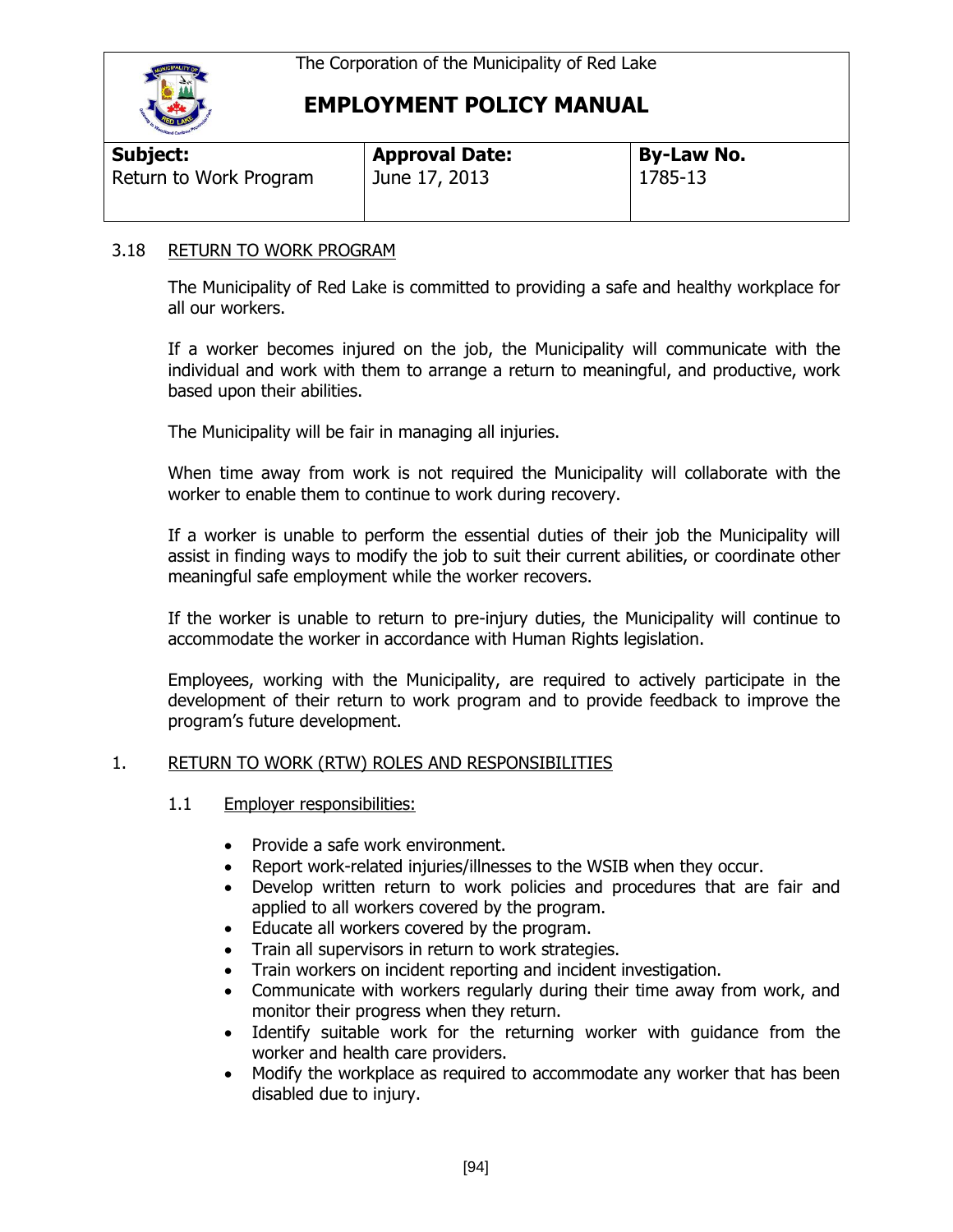

| Subject:               | <b>Approval Date:</b> | <b>By-Law No.</b> |  |
|------------------------|-----------------------|-------------------|--|
| Return to Work Program | June 17, 2013         | 1785-13           |  |

 Monitor the progress of workers in modified work programs and meet with them regularly to ensure they can achieve their return to work goal.

#### 1.2 Worker responsibilities:

- Know and follow all safety policies and procedures.
- Report all injuries immediately and appropriately.
- If injury occurs, and medical aid is required, inform the treating health professional that a return to work program is available to accommodate for their physical abilities.
- Keep the treating health care professional informed about return to work options and injury symptoms.
- Communicate with the employer throughout the recovery period and cooperate with the employer in finding suitable employment for return to work.
- Inform the return to work coordinator or other workplace representatives about any concerns with treatment, benefits, work duties, changes in circumstance, etc.
- Comply with the recommendations of treating health professionals; attend all medical or rehabilitation appointments and attend any independent assessments as required.
- Take an active role in developing their return to work plan.
- Obtain the necessary documentation from the treating health professional as may be required by the employer (for example, Functional Abilities Form).
- Report any concerns with the return to work to the supervisor, or to the WSIB case manager, so the problems can be addressed promptly.
- Attend scheduled return to work progress meetings with the employer/supervisor.

#### 1.3 Supervisor responsibilities

- Take appropriate action when an injury is reported.
- Participate in return to work planning.
- Identify appropriate work duties, transitional work options and temporary, or permanent, job accommodations for employees with disabilities.
- Know who to refer a worker with a disability to if the worker is having difficulties, before, during, or after they return to work.
- Monitor safe work practices of workers that are returning to work.
- Answer co-workers questions and concerns about workers with disabilities, job modifications, job restructuring, etc. being careful to maintain the confidentiality of the worker's situation.
- Notify the Human Resources Manager about potential candidates for the disability management or return to work program.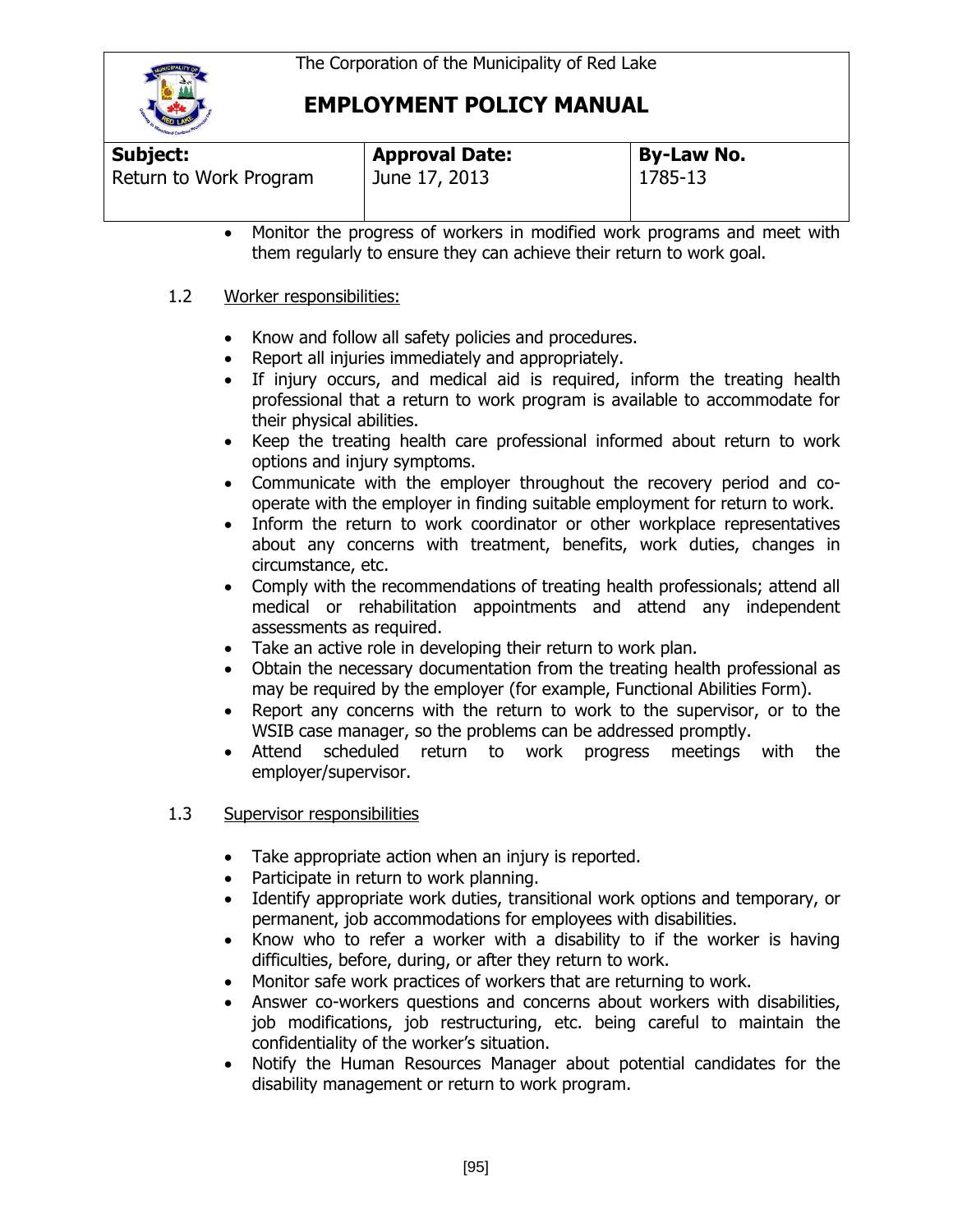

| <b>THE REAL PROPERTY AND INCOME.</b> |                       |                   |  |
|--------------------------------------|-----------------------|-------------------|--|
| Subject:                             | <b>Approval Date:</b> | <b>By-Law No.</b> |  |
| Return to Work Program               | June 17, 2013         | 1785-13           |  |

 Promote safe work practices and support the effects of the company's health and safety program.

#### 1.4 WSIB responsibilities:

- Provide education to workers and employees.
- Actively manage and monitor activities, progress, and co-operate with the workplace parties.
- Maintain communication with the employer, the worker and their treating health professional throughout the RTW process.
- Determine the suitability of employment and fitness to return to work.
- Encourage and actively assist the worker in their successful RTW.
- Determine compliance with re-employment and co-operation obligations.
- Provide RTW resources that the workplace parties may choose to access.
- Provide Labour Market Re-entry services.
- In cases where the workplace parties are having trouble achieving a successful RTW outcome:
	- o Assist workplaces to problem solve workplace issues that present an obstacle to successful RTW.
	- $\circ$  Facilitate communication between workplace parties, health professionals, unions and other interested parties.
	- o Obtain commitment from the worker and employer on the RTW plan and process.
	- o Attempt to resolve disputes that are preventing a successful RTW outcome.

#### 1.5 Treating health care responsibilities:

- Provide appropriate, effective health care that facilitates recovery and expedites return to productive work.
- Provide information on the worker's functional abilities when requested by the company, the worker, or WSIB.
- Complete functional assessment forms thoroughly, being alert to job demands that might cause re-injury or aggravation of an existing condition.
- Suggest ways in which tasks could be modified to place less strain on existing injuries or conditions.
- Establish and maintain open communication with the workplace, having regard for patient confidentiality.
- Provide timely information to the WSIB.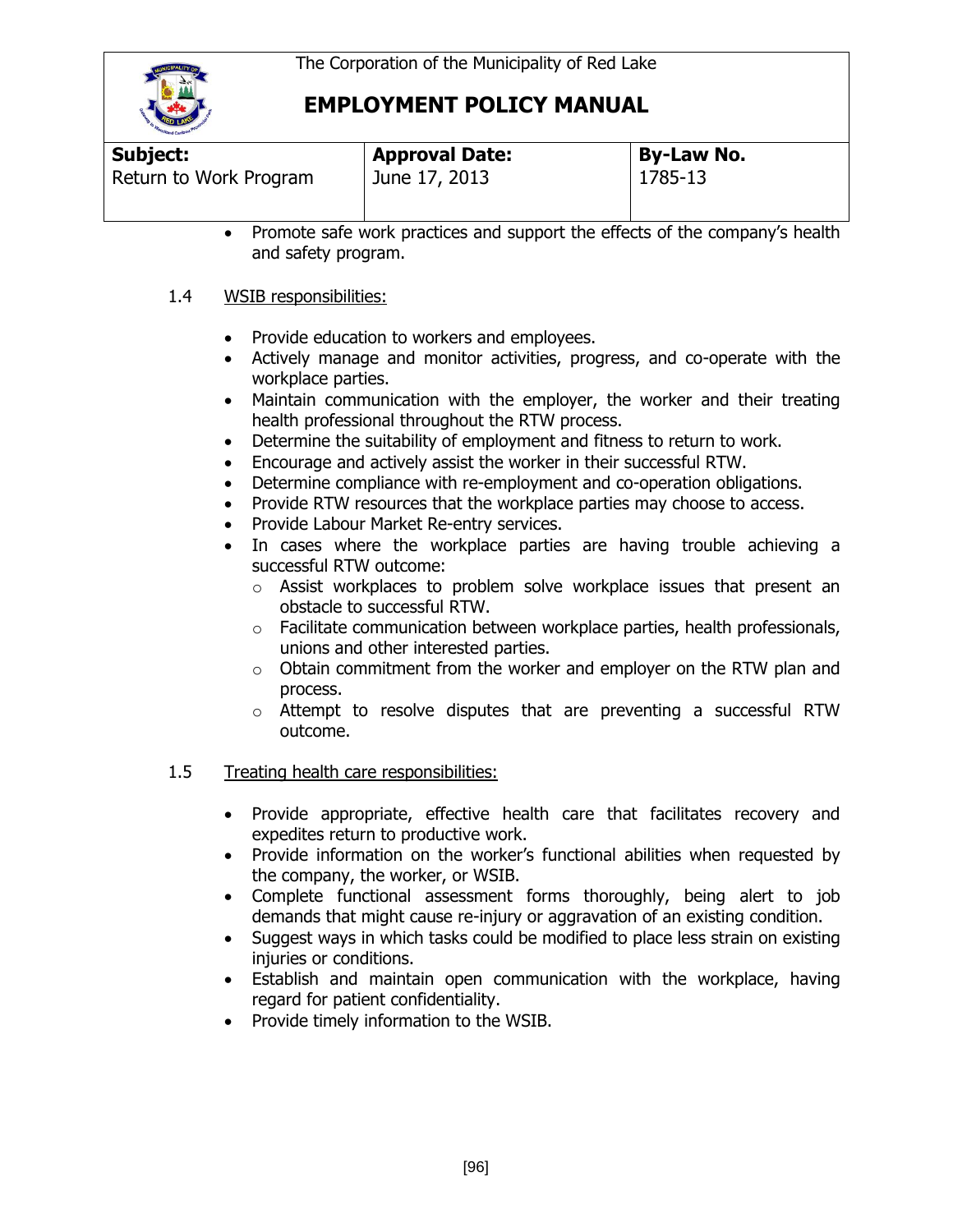

| <b>Poolign Caribourne</b> |                       |                   |
|---------------------------|-----------------------|-------------------|
| Subject:                  | <b>Approval Date:</b> | <b>By-Law No.</b> |
| Return to Work Program    | June 17, 2013         | 1785-13           |

#### 2. DEVELOPING INDIVIDUAL RETURN TO WORK PLANS

- 2.1 The Municipality's return to work plan (attached as Schedule "A" will lay out the steps that need to be taken to return an injured employee to their original duties prior to the injury. Or if this cannot be accomplished, due to new constraints on the employee's abilities, new meaningful duties can be assigned provided all parties involved agree to the new terms.
- 2.2 The best return to work program is when the employee, their medical professional team, supervisor, union representative, the Workplace Safety Insurance Board (WSIB), and the employer work together to design a progressive agenda that will benefit both the needs of the employer, as well as promote the safe rehabilitation of the worker.
- 2.3 An effective program includes:
	- 1. The goal of the plan
		- These goals set out practical and achievable milestones for the worker to progress through until they succeed to the final goal: a return to preinjury duties or modification of duties.
		- The goals will be developed prior to work restart by the return to work coordinator, the employee, their supervisor and union representation.
	- 2. The actions required to achieve the program goals
		- This area will detail the responsibilities of the worker, supervisor, or any other parties assisting the employee in obtaining the listed goals.
	- 3. Time frames for achieving the goals
		- Time frames will provide a guide to measure the worker's progress. Every plan will have a finite beginning and end; as the scope of a return to work plan is to bring the worker back to pre-injury duties, or to develop new duties if the former is not possible. Time frames will have clear definitions of what is considered progress *(i.e. by week five the worker* will be able to perform duties for 5 hours a day etc.).
	- 4. Health care needs
		- If the worker will be visiting health care professionals, or attending appointments, during working hours these must be included in the return to work plan. Any staff that will be affected by these appointments will be notified as required.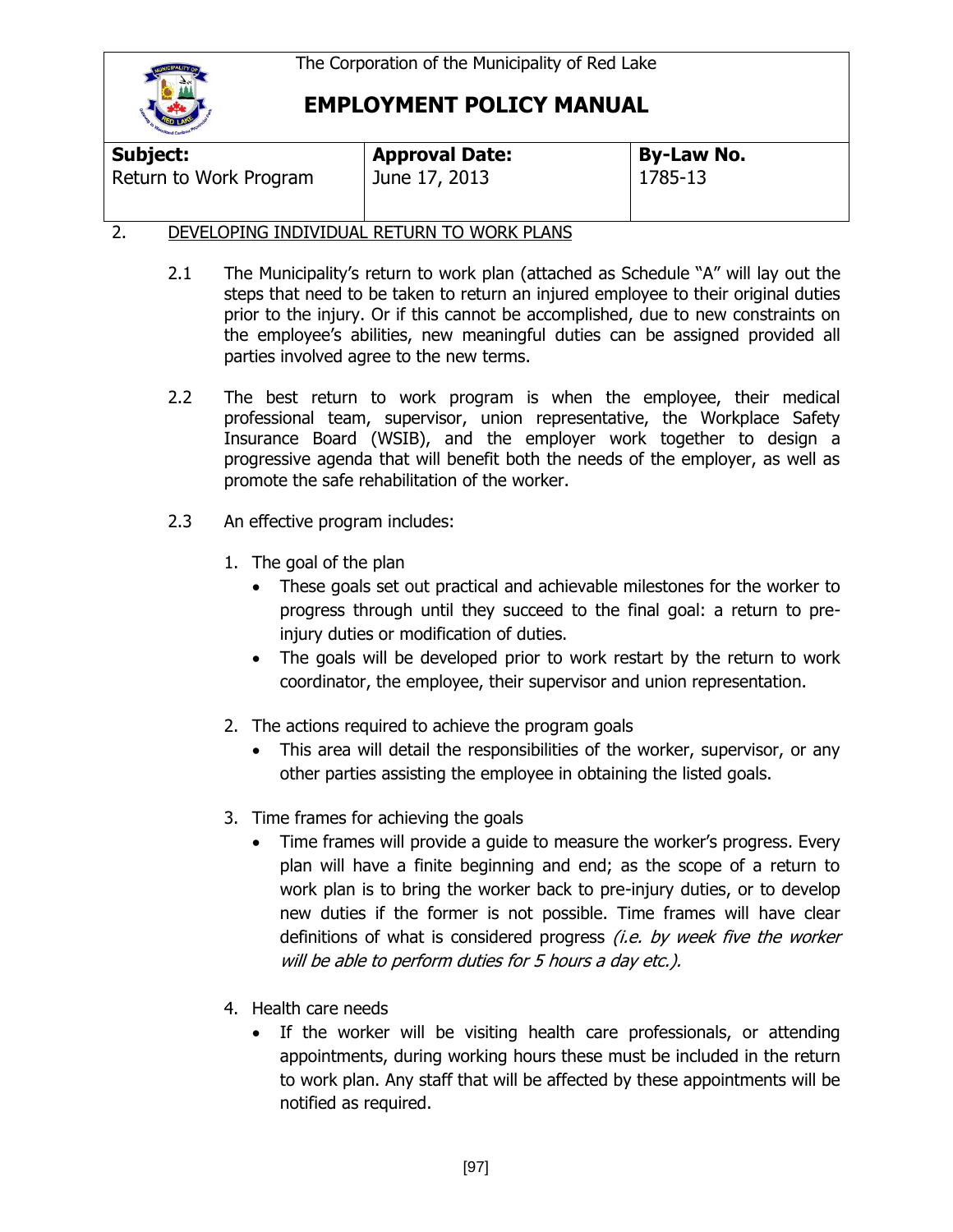

| <b>Subject:</b><br><b>Approval Date:</b> | <b>By-Law No.</b> |
|------------------------------------------|-------------------|
| Return to Work Program<br>June 17, 2013  | 1785-13           |

All return to work programs will be developed by the appropriate parties upon notification of intent to return to work by the employee.

At all times the Municipality will concede to the recommendations provided by trained medical professionals, as well as members of the WSIB, in order to prevent further injury, or aggravation of existing injuries, to the worker.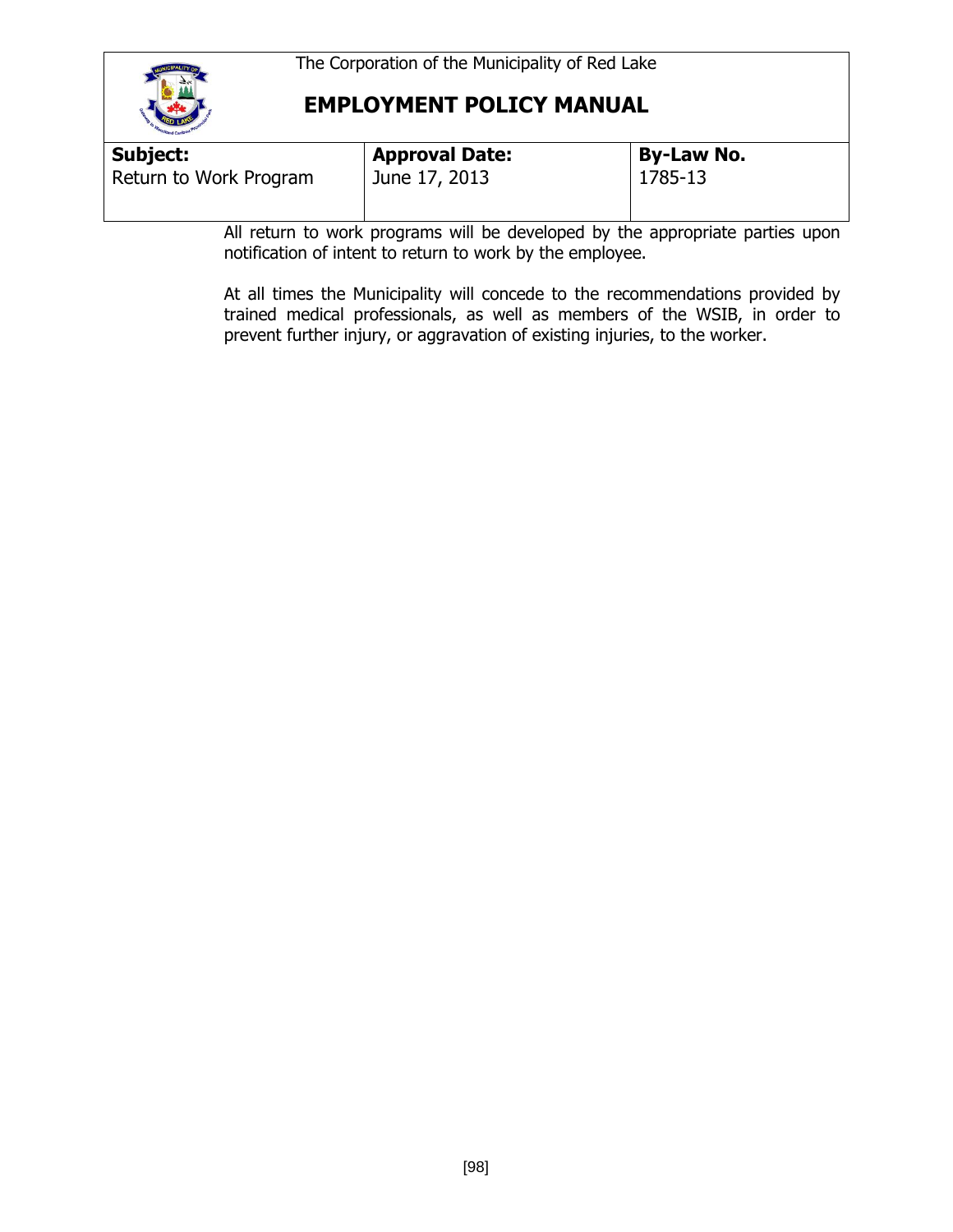Appendix "A"



|             |                                                                                                                          | <b>Municipality of Red Lake</b> | <b>Hand Caribus</b>         |
|-------------|--------------------------------------------------------------------------------------------------------------------------|---------------------------------|-----------------------------|
|             |                                                                                                                          | <b>Safe Return to Work Plan</b> |                             |
| Employee    | <u> 1989 - Johann John Stoff, deutscher Stoffen und der Stoffen und der Stoffen und der Stoffen und der Stoffen u</u>    |                                 |                             |
| Goal        |                                                                                                                          |                                 |                             |
|             |                                                                                                                          |                                 |                             |
| Limitations | <u> 2000 - Jan Alexandro Alexandro Alexandro Alexandro Alexandro Alexandro Alexandro Alexandro Alexandro Alexandro A</u> |                                 |                             |
| Week        |                                                                                                                          |                                 |                             |
|             |                                                                                                                          |                                 |                             |
| Comments    |                                                                                                                          |                                 |                             |
|             |                                                                                                                          |                                 |                             |
|             |                                                                                                                          |                                 |                             |
| Limitations |                                                                                                                          |                                 |                             |
| Week        |                                                                                                                          |                                 |                             |
|             |                                                                                                                          |                                 |                             |
| Comments    |                                                                                                                          |                                 |                             |
|             |                                                                                                                          |                                 |                             |
|             |                                                                                                                          |                                 |                             |
| Limitations |                                                                                                                          |                                 |                             |
| Week        |                                                                                                                          |                                 |                             |
|             |                                                                                                                          |                                 |                             |
| Comments    |                                                                                                                          |                                 |                             |
|             |                                                                                                                          |                                 |                             |
|             |                                                                                                                          |                                 |                             |
|             |                                                                                                                          |                                 |                             |
|             | Employee Signature                                                                                                       |                                 | Program Manager's Signature |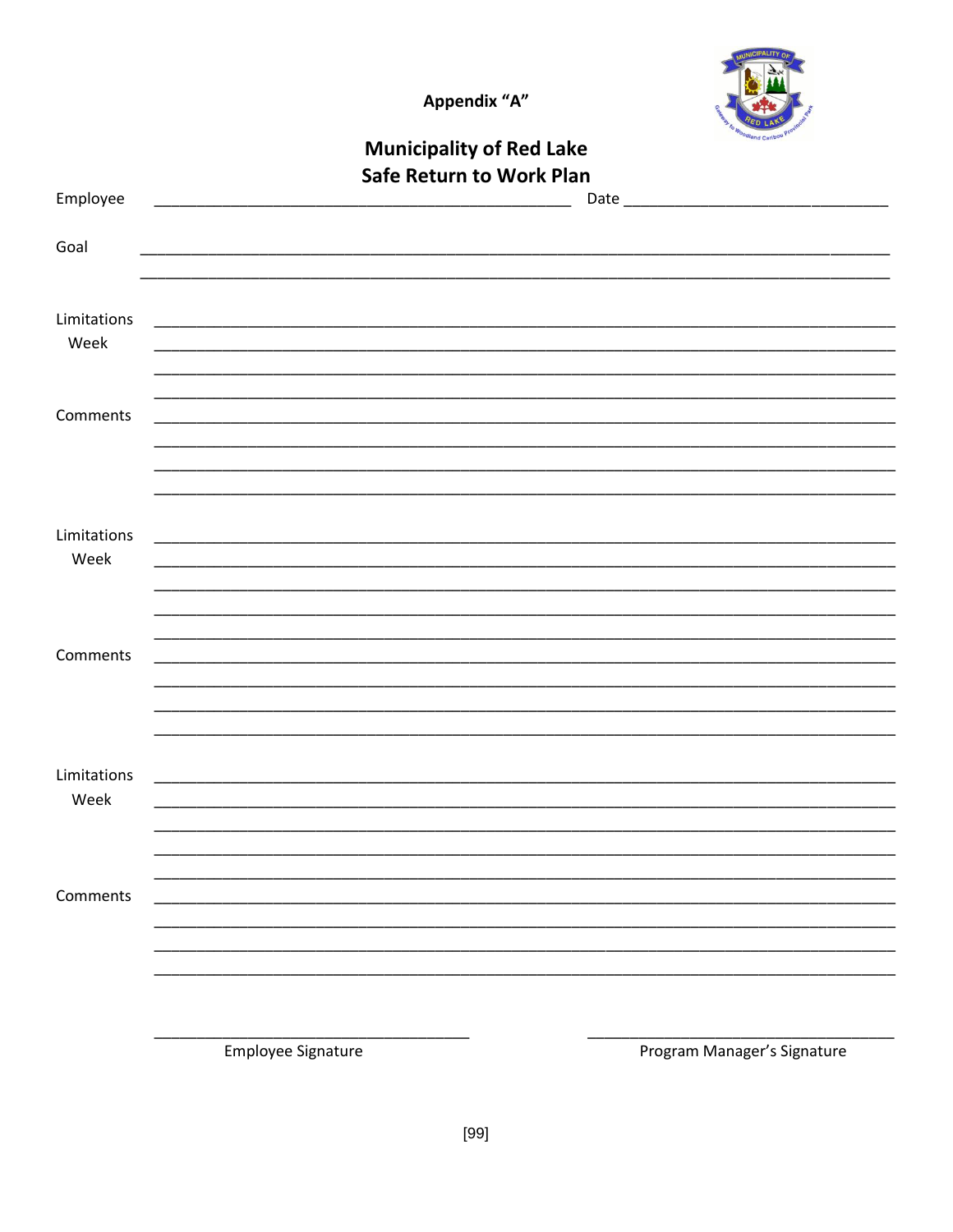Appendix "A"



# **Municipality of Red Lake<br>Safe Return to Work Plan**

| Employee    | <u> 1989 - Johann Stoff, Amerikaansk politiker (* 1908)</u>                                                           |                             |
|-------------|-----------------------------------------------------------------------------------------------------------------------|-----------------------------|
|             |                                                                                                                       |                             |
| Goal        |                                                                                                                       |                             |
|             |                                                                                                                       |                             |
| Limitations | <u> 1989 - Jan Samuel Barbara, margaret eta biztanleria (h. 1989).</u>                                                |                             |
| Week        |                                                                                                                       |                             |
|             |                                                                                                                       |                             |
|             |                                                                                                                       |                             |
| Comments    |                                                                                                                       |                             |
|             |                                                                                                                       |                             |
|             |                                                                                                                       |                             |
|             |                                                                                                                       |                             |
| Limitations |                                                                                                                       |                             |
| Week        | <u> 1980 - Jan Barbara Barat, margaret eta biztanleria (h. 1980).</u>                                                 |                             |
|             |                                                                                                                       |                             |
|             |                                                                                                                       |                             |
|             | <u> 1989 - Johann Harry Harry Harry Harry Harry Harry Harry Harry Harry Harry Harry Harry Harry Harry Harry Harry</u> |                             |
| Comments    | <u> 1989 - Johann Barbara, markazar margolaria (h. 1989).</u>                                                         |                             |
|             |                                                                                                                       |                             |
|             |                                                                                                                       |                             |
|             |                                                                                                                       |                             |
| Limitations |                                                                                                                       |                             |
| Week        | <u> 1989 - Jan James James, martin amerikan basar dan berasal dalam berasal dalam basa dalam berasal dalam berasa</u> |                             |
|             |                                                                                                                       |                             |
|             |                                                                                                                       |                             |
|             |                                                                                                                       |                             |
| Comments    |                                                                                                                       |                             |
|             |                                                                                                                       |                             |
|             |                                                                                                                       |                             |
|             |                                                                                                                       |                             |
|             |                                                                                                                       |                             |
|             |                                                                                                                       |                             |
|             | Employee Signature                                                                                                    | Program Manager's Signature |